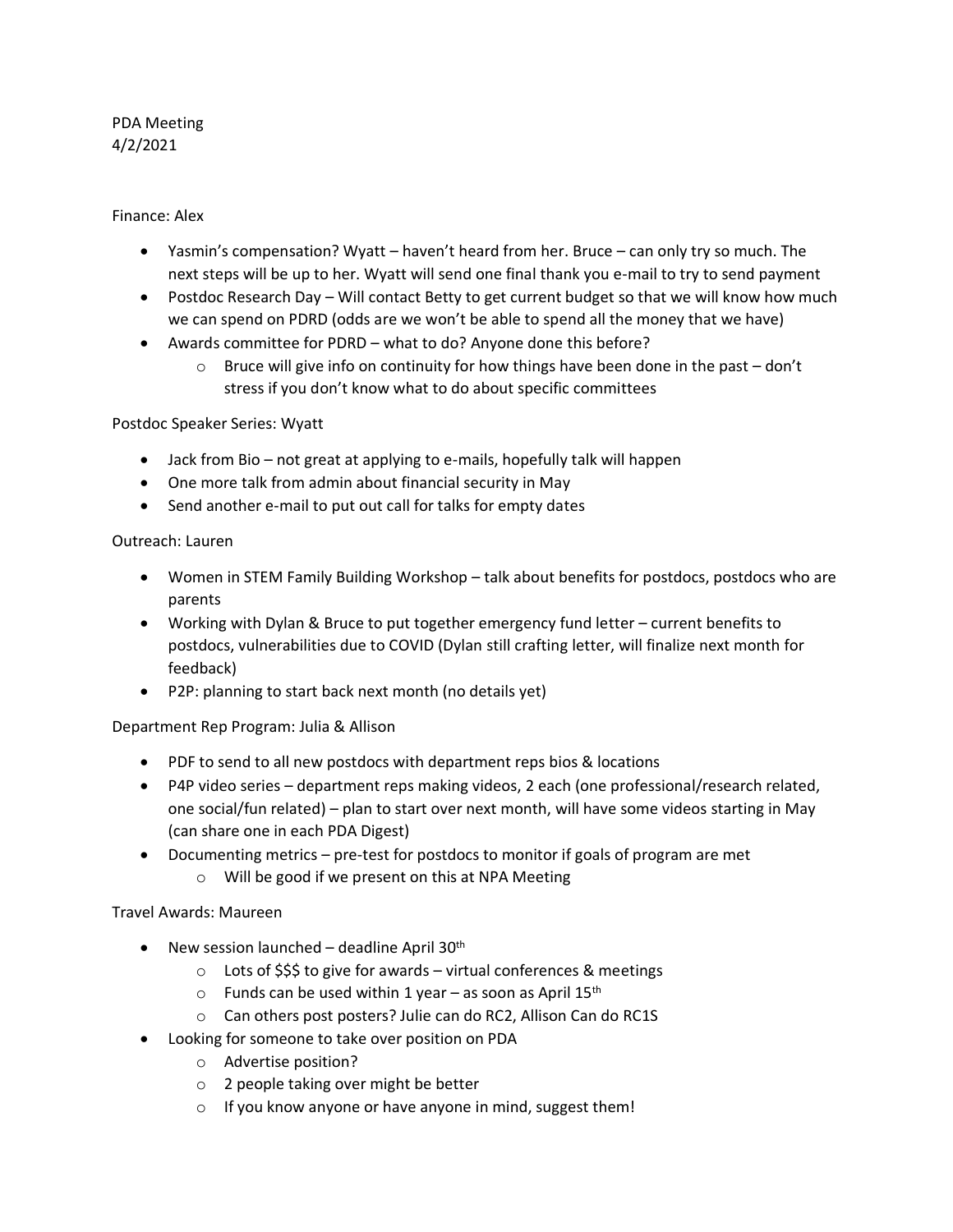- o Maureen should write description of position to seek out another person
- o Will stay on for June to transition

## Engagement: Deb

- Cooking class registration almost full, popular class
- Postdoc of the month award letter given to Feb recipient
- Yoga classes & movie club are going well a few more people signed up for movie club with Ankita's recent email, working with Christina to follow up

### Communications: Ankita

- Updating exec council on website Andrew & Jocelyn not yet removed, wasn't sure… Should we leave until we have a new one?
- Planning to have a call for PDA Seminar help for Wyatt? Wyatt doesn't see any need for this, since cycle is almost ending

### PDA Digest: Kelsey

• Send anything for PDA Digest by next Friday 4/8

### Standardizing letter for POTM

- Bruce: we should send a letter for everyone, to prevent equity issues
- Right now in Deb's local drive, but will share with everyone

### International: Jocelyn

- Movie Club: 13 people answered survey, will be included in future events
	- o So far going well, 4-5 people come each time
	- o Hope to increase participation
- 2 people interested in taking over position
	- o Sent an email 1-2 weeks ago but no response
	- o Will send one more email

### AAPI statement from PDA

- List of resources to include in our statement
- Who wants to write statement?
	- o Lauren is happy to put a statement together including resources from Joselyn
	- o Will send to everyone to include in PDA Digest or separate email?
	- o Ankita can help draft statement
	- o BOTH email and PDA Digest
	- o Should it go on website? More permanent… maybe not
	- $\circ$  One for Boulder, one for AAPI? Specific attention for targeted demographic attack, separate for one random attack at a store…

PDRD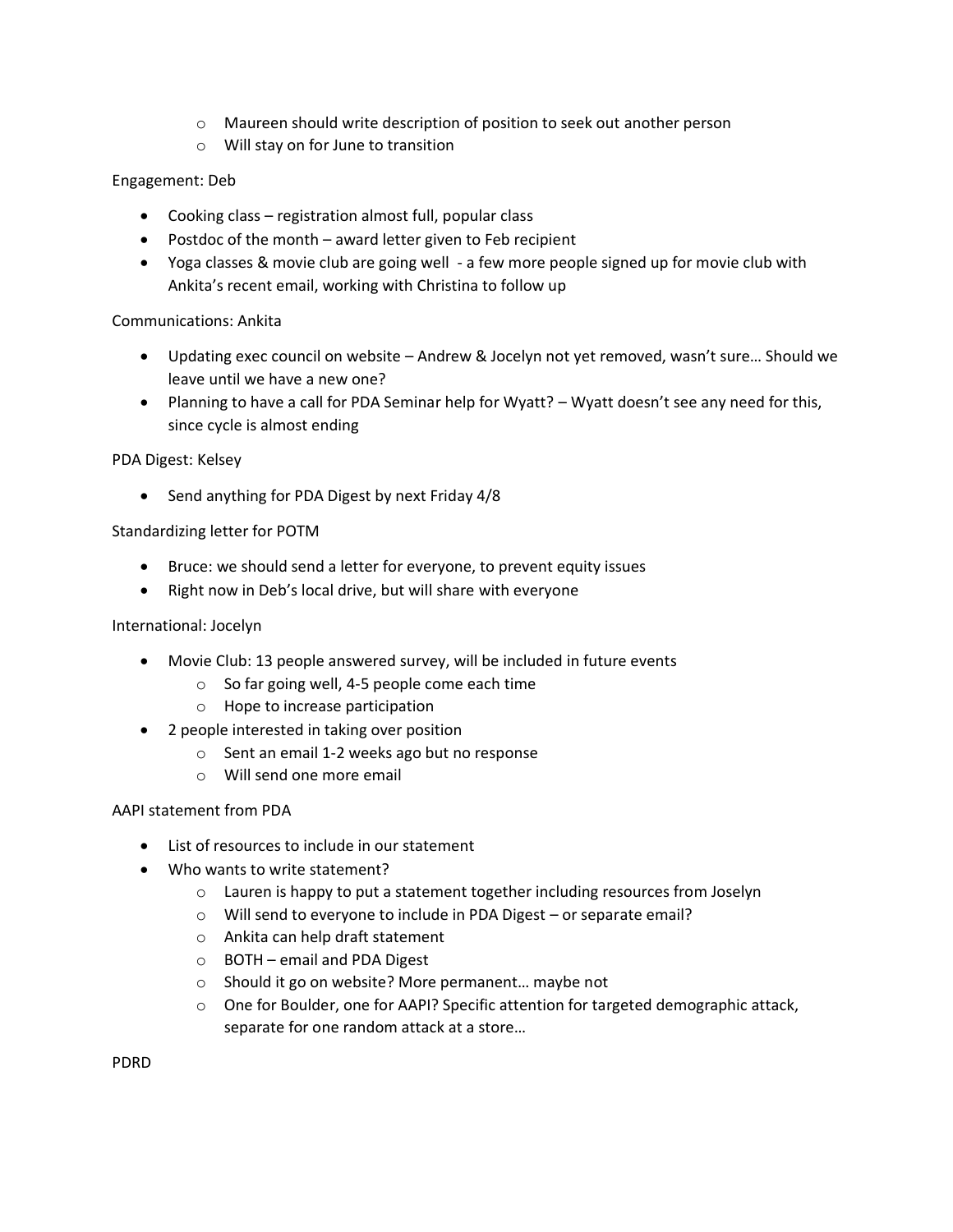- ARE WE SURE we want to do PDRD? If everyone is involved, we can do it, but not if only a few of us are…
- What is the purpose of PDRD? How was it done before?
	- $\circ$  10 consecutive years one thing institution has done to truly acknowledge postdocs and their importance
	- $\circ$  Showcase for postdocs to present research posters, oral presentations, awards, professional development talks or workshops
	- o Intent is to have University-wide celebration of postdocs
	- $\circ$  Fundraising has usually been the biggest challenge in the past (but not an issue this year because what are we going to spend \$\$ on??)
		- **Not really food**
		- Awards we can still give out
		- **Probably don't need to raise the kind of capital we have in the past**
	- o Long-standing commitment from graduate school, vice chancellor of research, and provost to support PDRD
		- \$14,000/year to support event
		- **PDRD, PDA Budget, and travel funds = \$30,000/year**
	- $\circ$  This year we should be intentional what do we need to spend \$\$ on?
		- Areas we want to spend money think about this first
		- $\blacksquare$  Then we will have a better idea of how much \$ we will spend this year
- Can we do a week of activities instead of just a full day PDRD?
	- o Maybe 2-3 days would be best
- Annoyance of virtual meetings … how can we make it unique?
	- o Networking with former postdocs in breakout rooms?
	- $\circ$  Did in person at last PDRD with round tables could do exact same thing virtually
	- $\circ$  Easy to set up, done at a lot of virtual conferences most will show up to networking
	- $\circ$  Topic tables i.e. separate sessions one for alumni; one with people who know resources (wellness, financial, etc.)
	- $\circ$  A lot of postdocs who, with career uncertainty in 2008-2009, had to navigate similar circumstances as we have now – could do a session related to this
- PDRD WILL HAPPEN! Who wants to be president? Who wants to be on different committees?
	- o Wyatt will take the lead as PDRD chair (Bruce will work closely with him (as much as he wants), along with graduate school support with finances and awards)
	- o Vice chair, finance committee, communication, awards
	- o Julie will be vice chair, Ankita will be communications committee chair
	- o Alex will do finance committee chair
	- o THEME: ideas
		- Mental Health  $\mathbf{u}$
		- Navigating opportunities during challenging times
		- Networking during a pandemic / Networking and connection in the "new normal"
		- **Resilience**
		- General wellness theme financial, mental, and another aspect for each day
		- Social justice & equity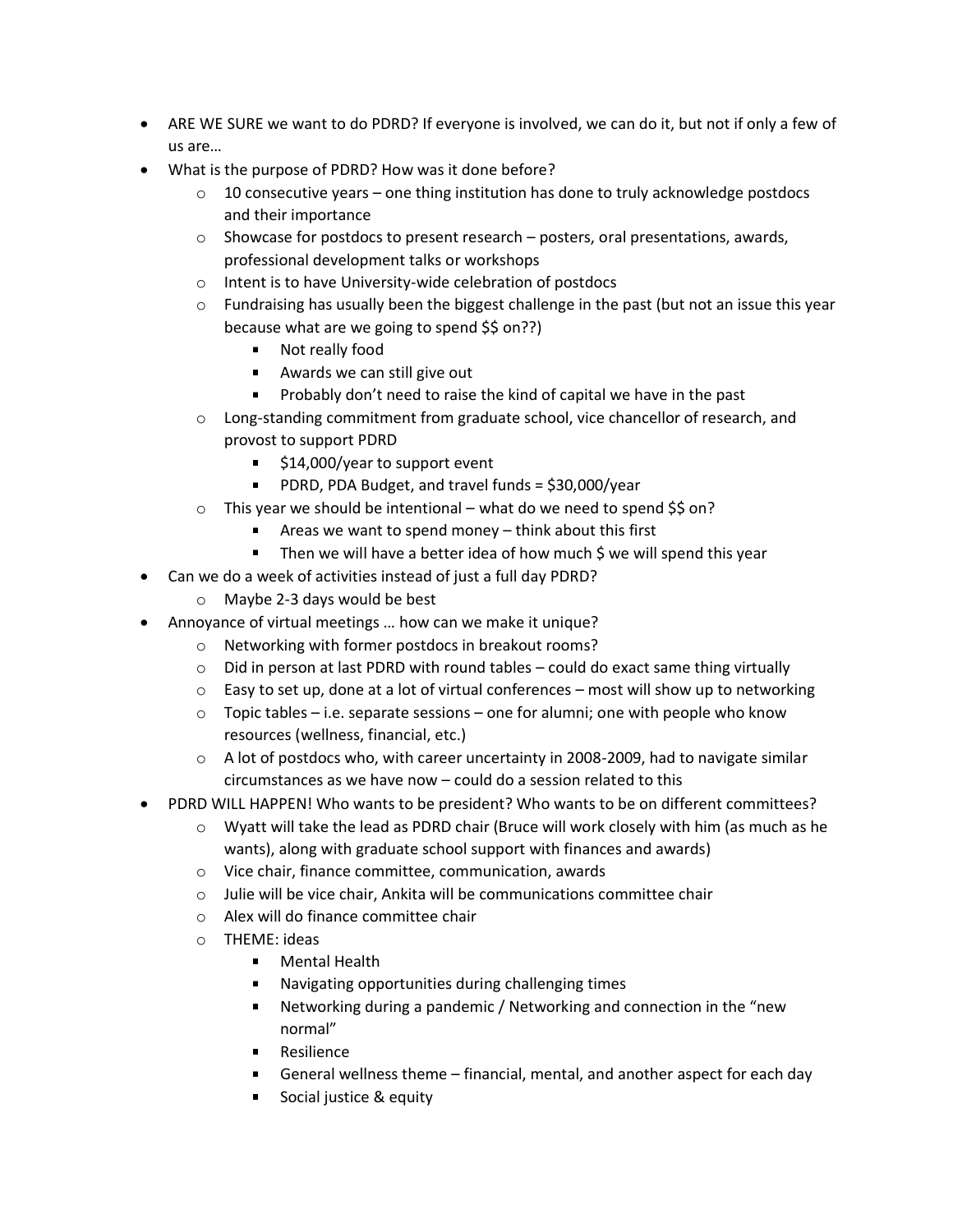- $\blacksquare$  How to rebound from the pandemic
- **Focus on positives of pandemic silver linings, surprising successes, new** practices for mental health, etc.
- Balance with positives & negatives put into context (hardships & successes)
- o THEME: Rebounding with Resilience
	- **Subthemes: Day 1 = social justice, day 2 = mental health, day 3 = successes**
- o Number of days & time per day
	- 2-3 days, 3 hours per day maximum
	- Maybe not consecutive days once per week for 3 consecutive weeks?  $\blacksquare$
- Activities for each day (2-3 hours max)
	- o Social Justice, Day 1
		- Ulia: Unhoused crisis during pandemic; Many shelters in Denver slotted to be closed – could we advocate to Denver leaders to keep these open?
		- AIR/OIA had social justice event previously contact them for list of speakers
		- Lauren: Equity certificate program presentation/workshop about promoting equity & inclusion in classroom, in labs, developing syllabi, recruiting diversity in science; How to write diversity statements
		- **Speaker to help unpack events from last year, and strategies / events they can** do to promote inclusivity & equity; connection to other resources for those that want to do more (training related to processing of seeing horrific tragedies – how do we respond? What can we do?)
		- Roundtable for activism to get people involved in current efforts
		- Speaker ideas: Brenda J Allen, Sonia Flores, Kia Washington, Bystander training from Lena Tenney and Marcela Her of NPA (how to speak up when not in a position of power)
		- <sup>~</sup>2 hours –workshop followed by roundtable
	- o Day 2: mental health
		- $\blacksquare$ Speaker ideas: Alex Yannacone, Mandy Doria, Steve Berkowitz
		- Setting personal boundaries for work/life balance
		- **Strategies for improving mental health**
		- $\mathbf{u}$ How to deal with anxieties related to pandemic
		- $\blacksquare$ Showcase resources available on campus (faculty & staff mental health clinic)
	- o Day 3: Successes
		- Inviting former postdocs that found jobs during pandemic
		- **Career panel**
		- **Highlight successes or new directions that might not have happened without** pandemic
		- **Dutreach or new hobbies developed during pandemic**
		- Newfound side of you, epiphany, new tools  $\mathbf{u}$
		- One event on professional side, one on personal side of things
- Good start to planning. Will discuss more in next PDA Meeting.
- PDRD should become disaggregated from PDA meetings- need separate meeting just for PDRD
- Resources in PDA Drive: PDRDs past, description of activities that need to be done
	- $\circ$  Don't need to reinvent the wheel even though we're changing things we did previously